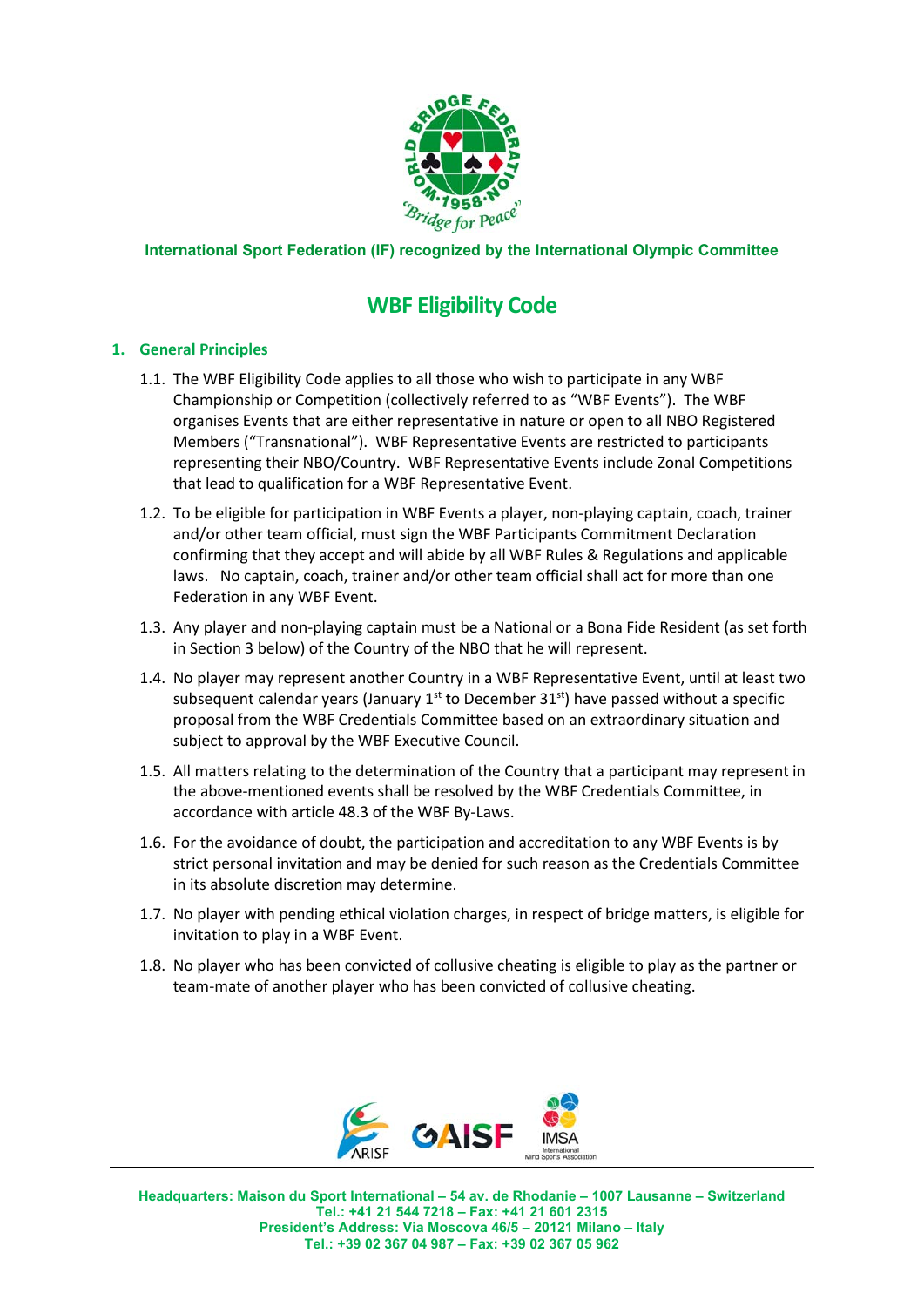

# **2. Multiple Nationality**

2.1. A player who is a National of two or more countries at the same time may represent one of them, as he may elect; such election is deemed to have occurred by his representation of a Country either as a National or as a Bona Fide Resident ("BFR"). Having represented one Country in a WBF Representative Event, he may not represent another Country unless he meets the conditions set forth in section 1.4 and where relevant sections 3.1 to 3.4.

## **3. Bona Fide Residents**

- 3.1. To be considered a BFR, a non‐National is required to submit appropriate documentation via his NBO to prove to the satisfaction of the WBF Credentials Committee that he is a BFR. Failing to so establish that fact will result in a denial of an invitation by the WBF Credentials Committee.
- 3.2. The requirements to prove that a player is a BFR of the Country he wishes to represent are an integral part of this Code.
- 3.3. The choice to represent a Country as a BFR may be made only once in any 10‐year period except as approved by the WBF Executive Council on the proposal of the WBF Credentials Committee and is subject to the limitations of section 1.4 above. For the avoidance of doubt, the 10‐year period commences from the date of approval of BFR status by the WBF Credentials Committee.
- 3.4. A player who seeks to re‐establish his primary affiliation to the NBO of his first Nationality, may do so at will; however, he is still subject to the limitations of section 1.4 above.

## **4. Age Restrictions**

- 4.1. There is no age limit for players participating in the WBF Representative Events in the Open, Women and Mixed categories.
- 4.2. Players participating in Youth Events are subject to the relevant Age Restrictions contained within the General and/or Supplemental Conditions of Contest published from time to time by the WBF on its website.
- 4.3. Players participating in Seniors events are subject to a minimum age requirement specified in the schedule below:
- 4.4. From 1<sup>st</sup> January 2018, a Senior player must have achieved the age of 61 in the year of the Championship in which he is going to play
	- From 1<sup>st</sup> January 2020 this minimum age requirement will be raised to 62
	- From 1<sup>st</sup> January 2022 this minimum age requirement will be raised to 63
	- From1<sup>st</sup> January 2024 this minimum age requirement will be raised to 64
	- From 1<sup>st</sup> January 2026 this minimum age requirement will be raised to 65

#### **5. Invitations and Entries**

- 5.1. Invitations to WBF Events shall be extended only by the WBF.
- 5.2. Only NBOs recognized by the WBF and in good standing may submit entries for competitors in WBF Representative Events.